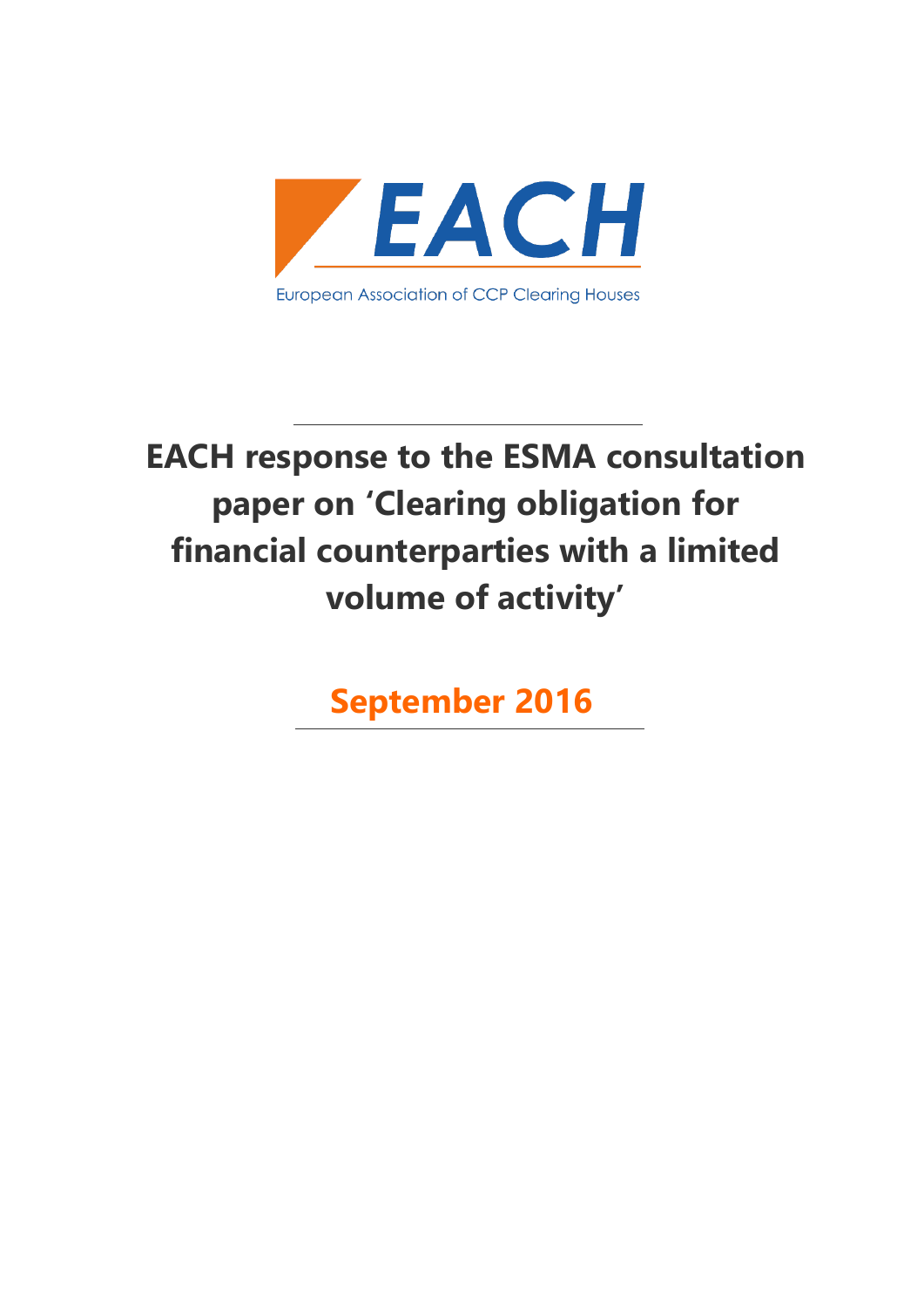### **EACH response – ESMA consultation paper on 'Clearing obligation for financial counterparties with a limited volume of activity' – September 2016**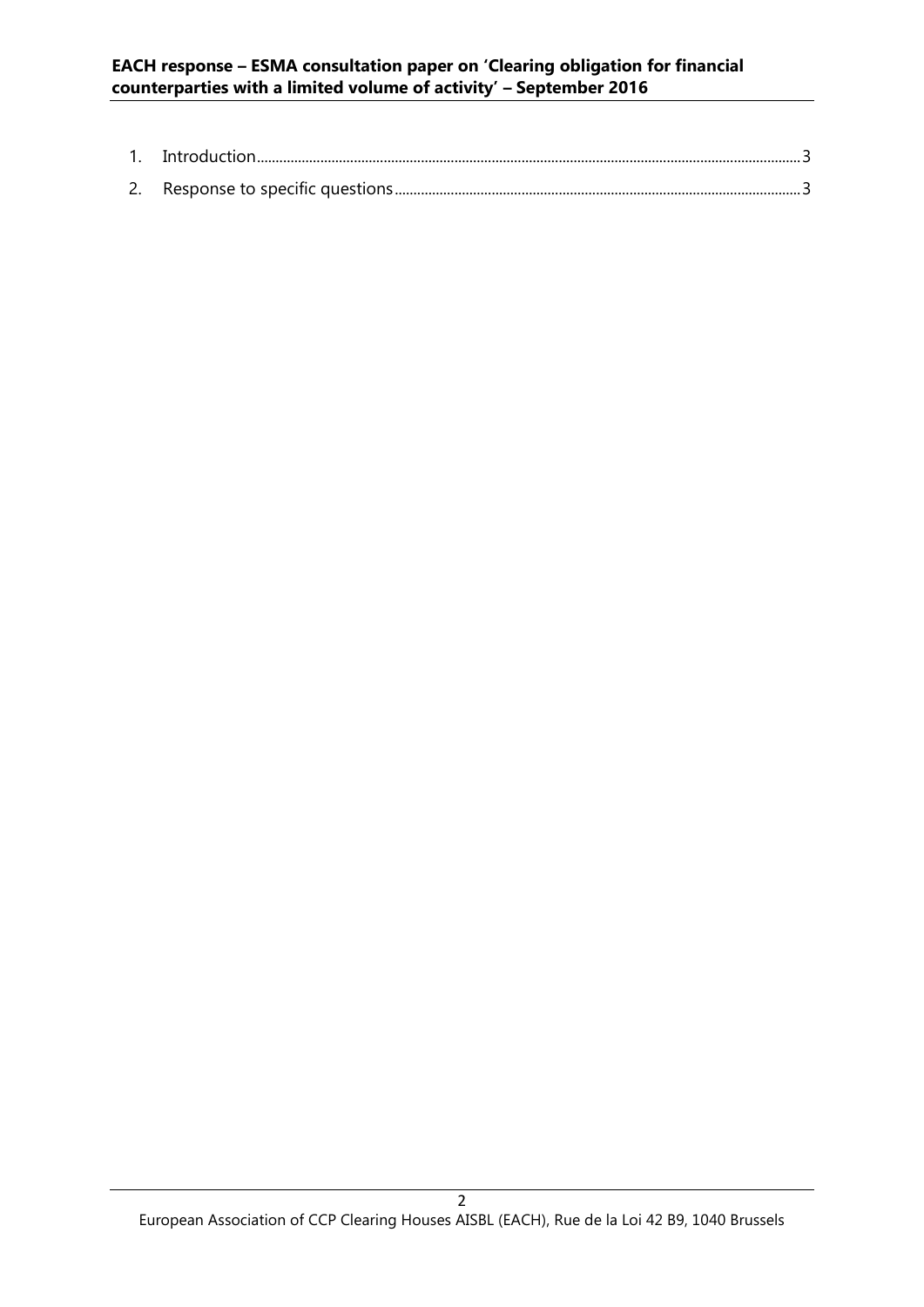## <span id="page-2-0"></span>1. Introduction

The European Association of CCP Clearing Houses (EACH) represents the interests of Central Counterparty Clearing Houses (CCPs) in Europe since 1992. EACH currently has 20 members from 15 different European countries and is registered in the European Union Transparency Register with number 36897011311-96.

### <span id="page-2-1"></span>2. Response to specific questions

**Q5: Do you agree with the proposal to keep the definitions of the categories of counterparties as they currently are and to postpone the date of application of the clearing obligation for Category 3? If not, which alternative would achieve a better outcome?**

We understand that ESMA's proposal to modify the phase-in period applicable to Category 3 is based on these firms representing only a very small amount of activity and risk in the market and the delay of their clearing mandate not having a material impact on the overall systemic risk in the OTC markets.

We also note that Article 2(3) of RTS 2015/2205 permits the application of the EUR 8 billion threshold at individual fund, rather than at group level. This would allow, as defined in Article 2(3), those market participants that may split their business into several undertakings to fall under category 3, while at an aggregate group level such firms would represent a greater amount of activity and risk in the market.

We would therefore propose that the modification of the phase-in period applicable to Category 3 not be extended to undertakings that are part of a group with at least one undertaking that surpasses the thresholds (is in Category 2).

#### **Q6: Do you agree with the proposal to modify the phase-in period applicable to Category 3, by adding two years to the current compliance deadlines?**

In general, we agree with ESMA's analysis of the difficulties that smaller firms may have in accessing clearing services. We share ESMA's concerns that capital requirements and pending regulations may reduce the appetite of clearing members to provide clearing services to clients within the timeframe originally planned. However, the following points should be taken under consideration:

EU commitment to the G20 mandate - As a result of the recent financial crisis, on  $25<sup>th</sup>$ September 2009, the G20 Leaders agreed on a set of measures to improve the functioning of the OTC derivatives markets by increasing their transparency, mitigating systemic risk, and improving protection against market abuse. One of the measures